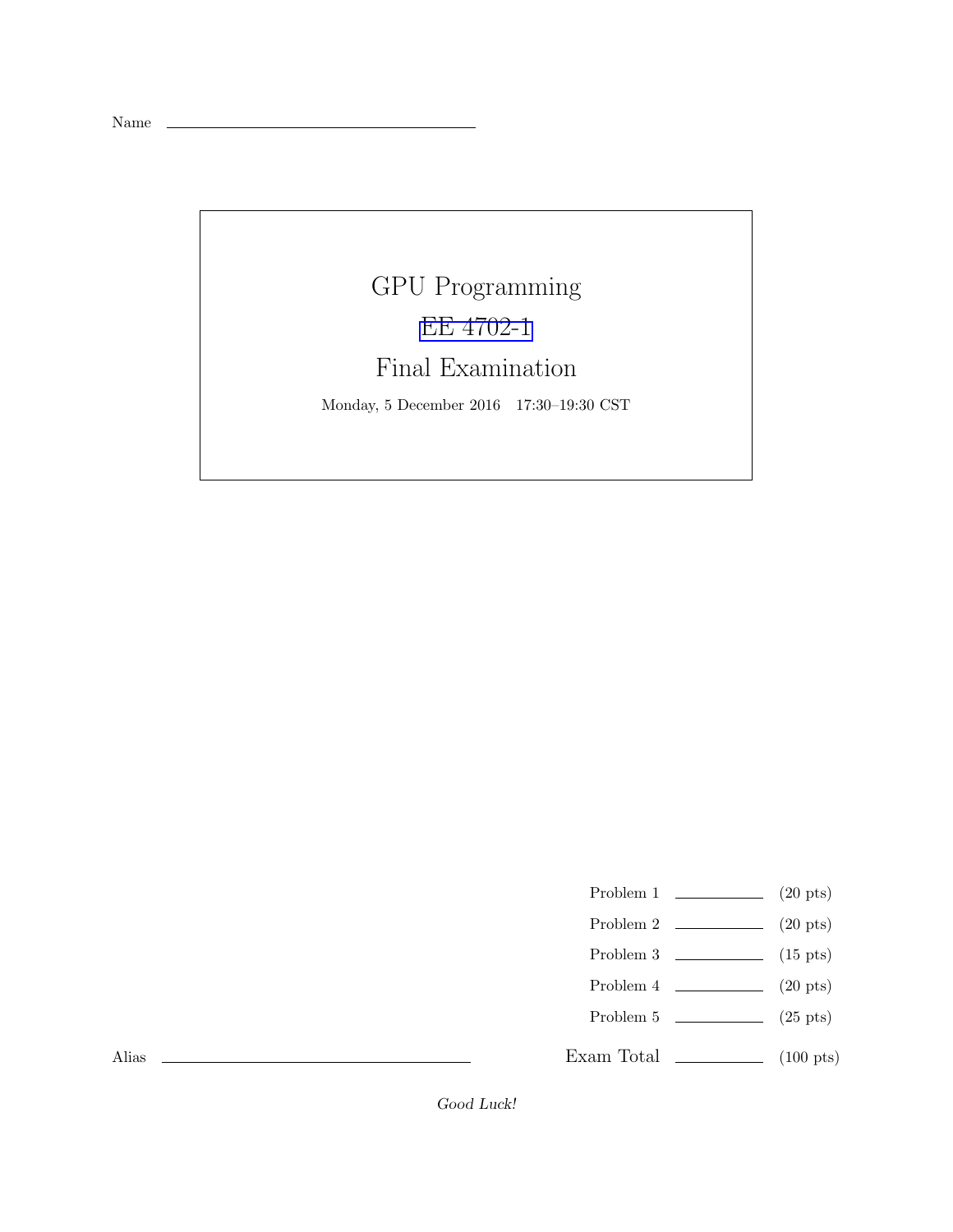Problem 1: [20 pts] The geometry shader code below is based on the solution to Homework 6 Problem 2 in which a curved link is rendered by having the vertex shader compute points and vectors related to a curve and by having the geometry shader, whose input primitive type is a line strip, emitting a cylinder between the locations described by its two input vertices. Input In[].t is the position along the curve, with  $0 \le t \le 1$ .



Add code to the shader so that it draws rings around the cylinder. The inner radius should be the same as the cylinder, the outer radius should be twice the cylinder radius. Do not emit a ring at the link endpoints (the parts that touch the spheres). See the illustration to the upper right.

```
Complete the code so that it draws the rings. \Box Can use suggested and other reasonable abbreviations.
Set normal e properly don't forget to set \Box vertex e and \Box gl Position.
The code should be reasonably efficient. \Box Don't overlap primitives.
void gs_main_2() {
  const float rad = text{tex}_{rad}[In[1].iid].z, sides = sides_rad.x;
  for ( int j=0; j<=sides; j++ ) {
       const float theta = j * ( 2 * M_P I / sides );
       vec3 vect0 = cos(theta) * In[0] . norm_e + sin(theta) * In[0] . binorm_e;vec3 vect1 = cos(theta) * In[1] .norm_e + sin(theta) * In[1] .binorm_e;normal_e = \text{vect1}; \quad \text{vertex}_e = \text{In[1]}.\text{ctr}_e + \text{vec4}(\text{rad} * \text{vect1}, 0);gl_Position = gl_ProjectionMatrix * vertex_e; // SUGGESTED ABBREV: glP = glPM * v_e;
      EmitVertex();
      normal_e = vector; vertex_e = In[0].ctr_e + vec4(rad * vect0,0);gl_Position = gl_ProjectionMatrix * vertex_e;
      EmitVertex(); }
  EndPrimitive();
  float t0 = In[0].t, t1 = In[1].t; // Use if needed.
```

```
for ( int j=0; j<=sides; j++ ) {
    const float theta = i * ( 2 * M_P I / sides );
    vec3 v0 = cos(theta) * In[0].norm_e + sin(theta) * In[0].binorm_e; // Use if needed.vec3 v1 = cos(theta) * In[1].norm_e + sin(theta) * In[1].binorm_e; // Use if needed.vec4 c0 = In[0].ctr_e, c1 = In[1].ctr_e; // Use if needed.
```
}

}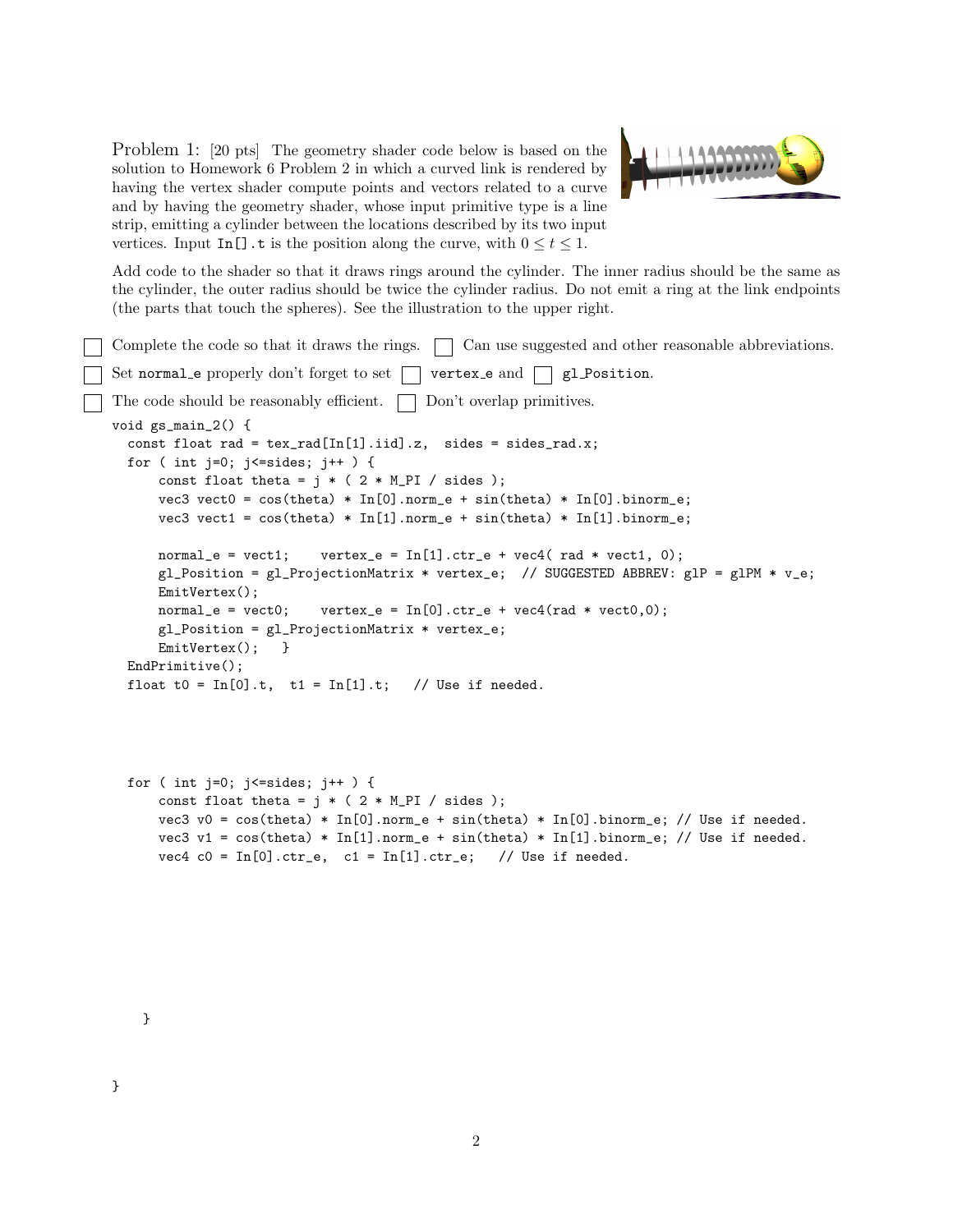Problem 2: [20 pts] Appearing below is a typical vertex shader.

```
in vec2 gl_MultiTexCoord0; // Declare size.
void vs_main() {
  gl_Position = gl_ModelViewProjectionMatrix * gl_Vertex;
  vertex_e = gl_ModelViewMatrix * gl_Vertex;
 normal_e = normalize(g1_NormalMatrix * g1_Normal);gl_TexCoord[0] = gl_MultiTexCoord0;
 color = gl_Color;
}
```
(a) Suppose that the shader above was used in a rendering pass of  $v$  vertices. No buffer objects were used and all shader inputs were sourced from client arrays. Compute the amount of data sent from the CPU to the GPU for the rendering pass.

CPU to GPU data for a rendering pass of  $v$  vertices counting shader inputs is:

CPU to GPU data for a rendering pass of  $v$  vertices counting uniform variables is: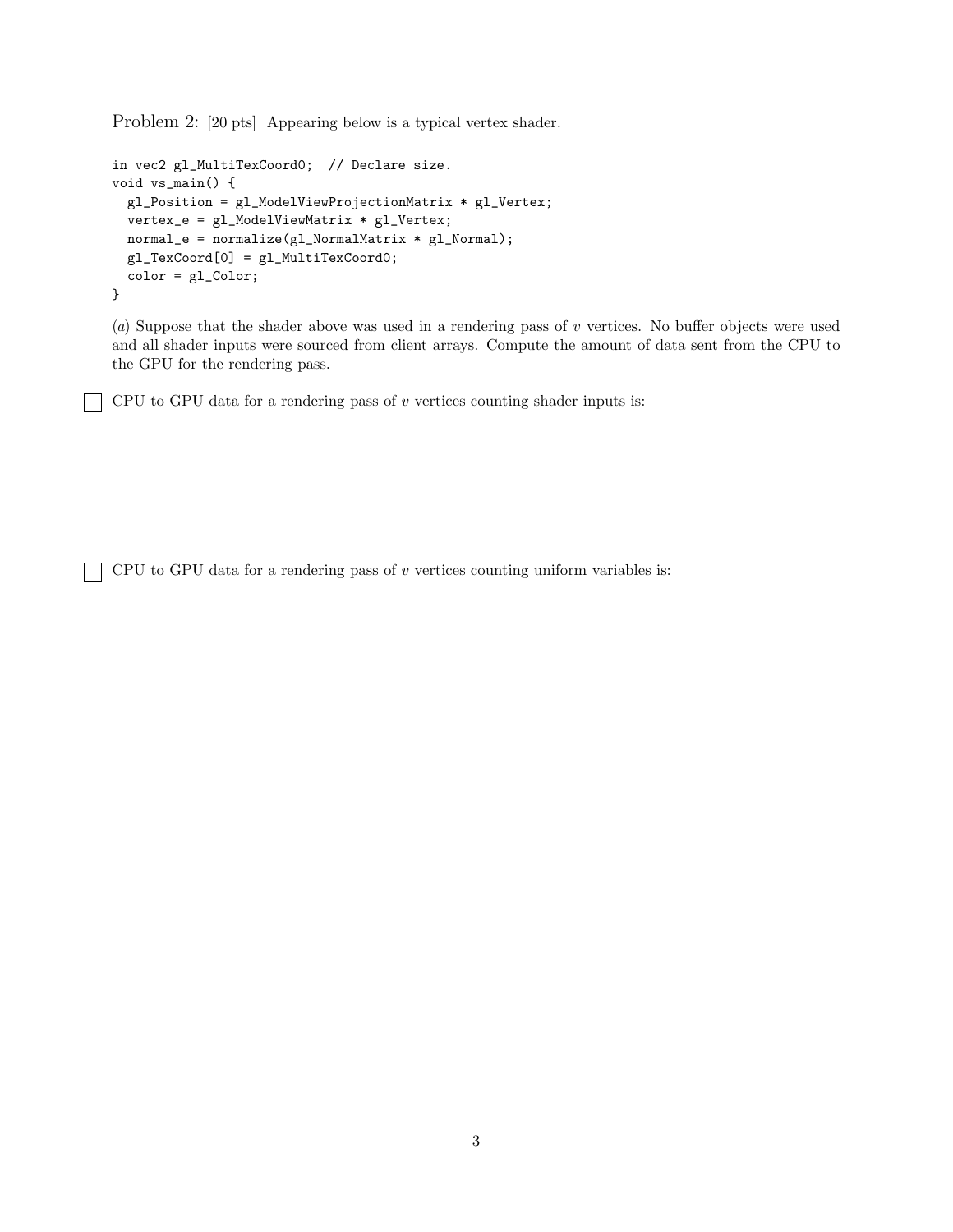Problem 2, continued: The vertex shader below is used for an instanced draw of spheres. The vertex shader inputs are sourced from buffer objects and other buffer objects are accessed directly using the instance ID.

```
layout ( binding = 1 ) buffer sr { mat4 sphere_transform[]; };
layout ( binding = 3 ) buffer sc { vec4 sphere_color[]; };
void vs_main_instances_sphere() {
 mat4 transform = sphere_transform[gl_InstanceID];
 vec3 ctr = transform[3].xyz; // Extract coordinate of sphere center.
 float radius = transform[3][3]; \qquad // Extract sphere radius.
 mat3 rot = mat3(transform); // Extract rotation matrix.
 vec3 normal_o = rot * gl_Vertex.xyz;
  vec4 vertex_o = vec4( ctr + radius * normal_o, 1);
  color = sphere_color[gl_InstanceID];
  gl_Position = gl_ModelViewProjectionMatrix * vertex_o;
  vertex_e = gl_ModelViewMatrix * vertex_o;
 normal_e = normalize(gl_NormalMatrix * normal_o );
 gl_TexCoord[0] = gl_MultiTexCoord0; }
```
(b) In the code above label the vertex shader inputs and uniform variables.

Label vertex shader inputs with a  $\iota$  and uniform variables with a  $\iota$ .

(c) Compute the amount of data sent from the CPU to the GPU for an instanced draw rendering pass in which n instances (spheres) are rendered, each consisting of  $v$  vertices. Assume that initially all buffer objects are on the CPU. Note that  $\text{mat4}$  is a  $4 \times 4$  matrix of floats.

Amount of CPU to GPU data for n instances of v vertices, accounting for  $\vert \cdot \vert$  uniforms,  $\vert \cdot \vert$  buffer objects, and anything else that really needs to be moved.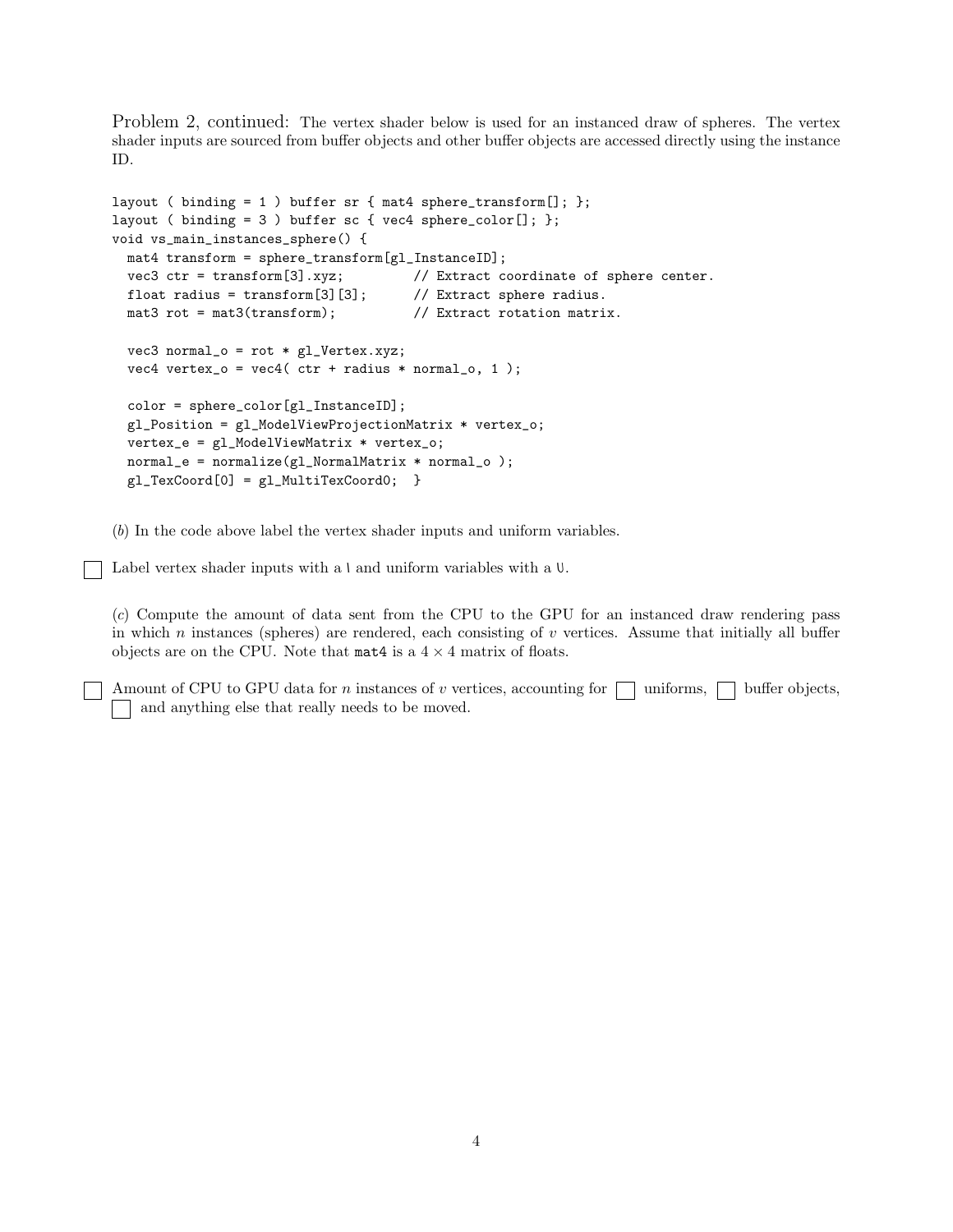Problem 3: [15 pts] Consider our well written CUDA example (slightly simplified):

```
__global__ void kmain_efficient() {
  const int tid = threadIdx.x + blockIdx.x * blockDim.x;
  const int n_threads = blockDim.x * gridDim.x;// Note: There's no need to understand this code. Just remember
  // that each thread does about the same amount of work.
  for ( int h=tid; h<d_app.array_size; h += n_threads ) {
      float4 p = d_{app}.d_{in}[h];d<sub>2</sub>app.d<sub>2</sub>out[h] = dot(p,p);
    }
}
```
Let n denote the value of  $array\_size$ , and let S denote the number of streaming multiprocessors (abbreviated SMs and sometimes MPs). Assume that  $n$  is large so that there's plenty of work to do for each thread.

(a) Determine a launch configuration in terms of n and S that uses the minimum number of blocks needed to maximize warp (or thread) occupancy on the SMs. Do this for a device with a block size limit of 1024 threads, an SM limit of 2048 threads, and an SM limit of 16 blocks. Hint: There's no need to use both n and S. Use B for the block size and G for the number of blocks (grid size).

Block size  $B =$ 

Explain.

Grid size (number of blocks)  $G =$ 

Explain.

(b) Let B and G be a solution to the problem above (meaning a good choice for B and G for S SMs) and let  $t<sub>o</sub>$  be the execution time in a kernel launch of that configuration. Estimate the execution time for the configurations below. Hint: Remember that G was chosen to maximize the number of warps per SM.

Estimate the execution time for a launch of G blocks of size  $B-1$ . Explain.

Estimate the execution time for a launch of  $G-1$  blocks of size B.  $\Box$  Explain.

Estimate the execution time for a launch of  $G + 1$  blocks of size  $B$ .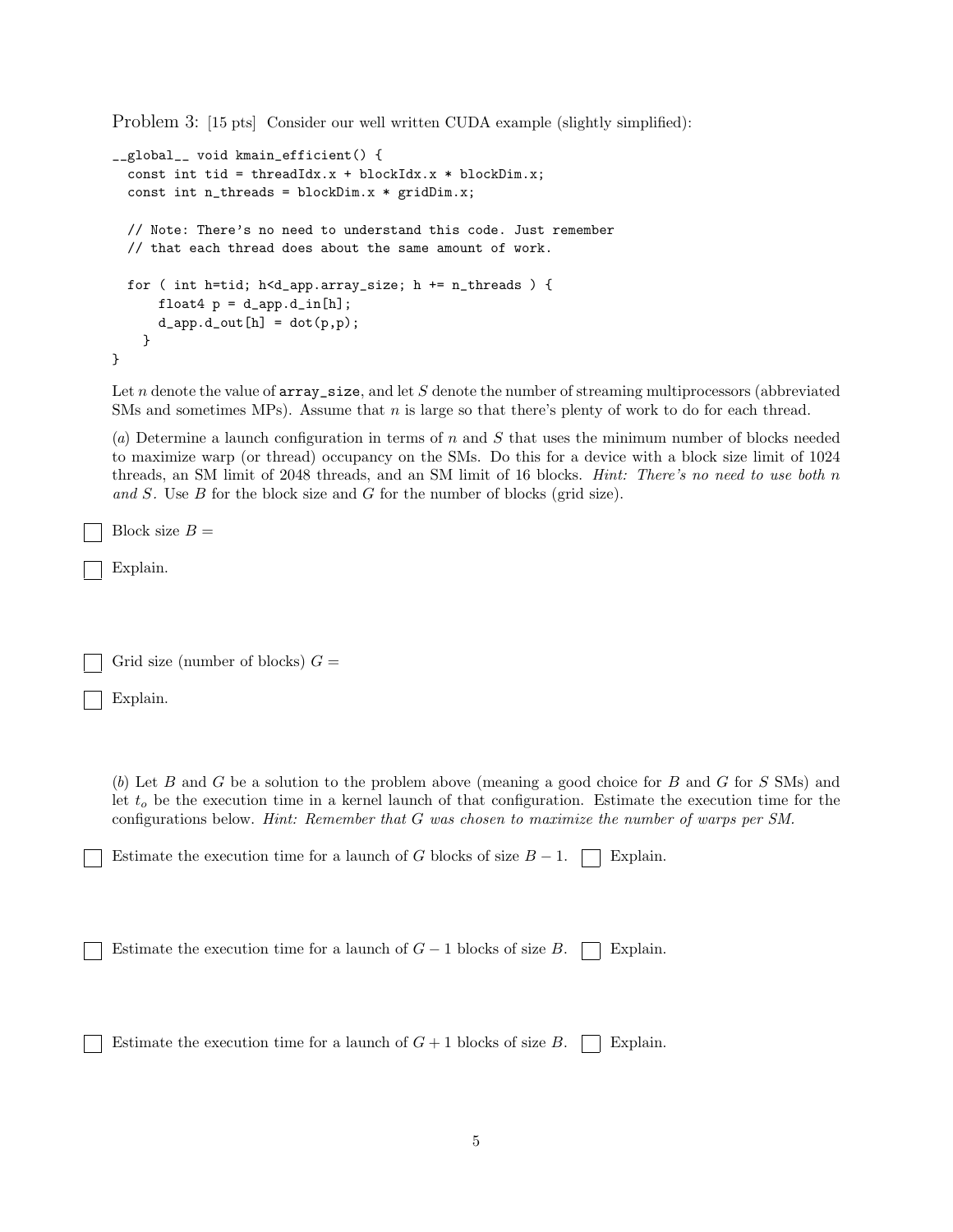Problem 4: [20 pts] Consider the CUDA kernel below. Let  $n$  denote the value of  $array\_size$ ,  $B$  the block size, and G the number of blocks.

```
__global__ void prob_x(float2 *d_in, float *d_out) {
  const int tid = threadIdx.x + blockIdx.x * blockDim.x;
  const int n_threads = blockDim.x * gridDim.x;
  for ( int h=tid; h<d_app.array_size-1; h += n_threads ) {
      float2 p = d_{in}[h];
      float2 q = d_{in}[h+1];
      d_out[h] = dot(p,q);}
}
```
(a) Compute how much data is read from global memory during the execution of the kernel. Note that each element d\_in[i] is accessed by two threads.

Amount of data read:

Explain.

(b) The kernel below includes a declaration for shared memory intended to fix the inefficiency in the kernel above. Complete the kernel.

Use shared memory to avoid waste.

```
__global__ void prob_x2(float2 *d_in, float *d_out) {
 const int tid = threadIdx.x + blockIdx.x * blockDim.x;
 const int n_threads = blockDim.x * gridDim.x;
```
\_\_shared\_\_ float2 sm[1025];

```
for ( int h=tid; h<d_app.array_size; h += n_threads ) {
    float2 p = d_{in}[h];
```

```
float2 q =d_out[h] = dot(p,q);}
```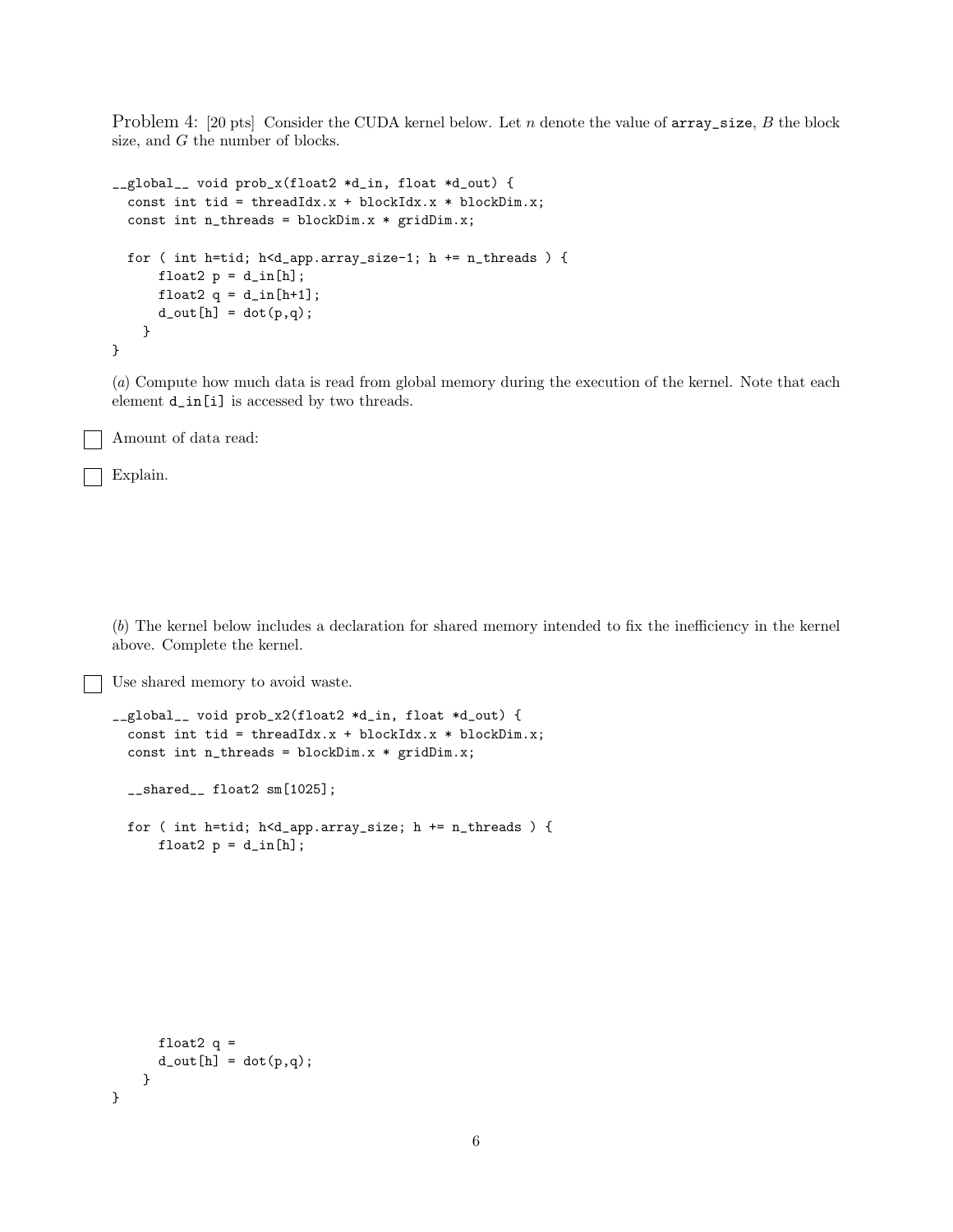Problem 5: [25 pts] Answer each question below.

(a) Show a diagram illustrating the relationship between vertices and primitives in a triangle strip. Number both the vertices and the triangles in the correct order. Show at least three triangles.

Diagram with number vertices and triangles illustrating a triangle strip.

(b) Describe what is tested in the stencil test and what the stencil test might be used for.

A stencil test checks:

ヿ

Typical use for a stencil test: